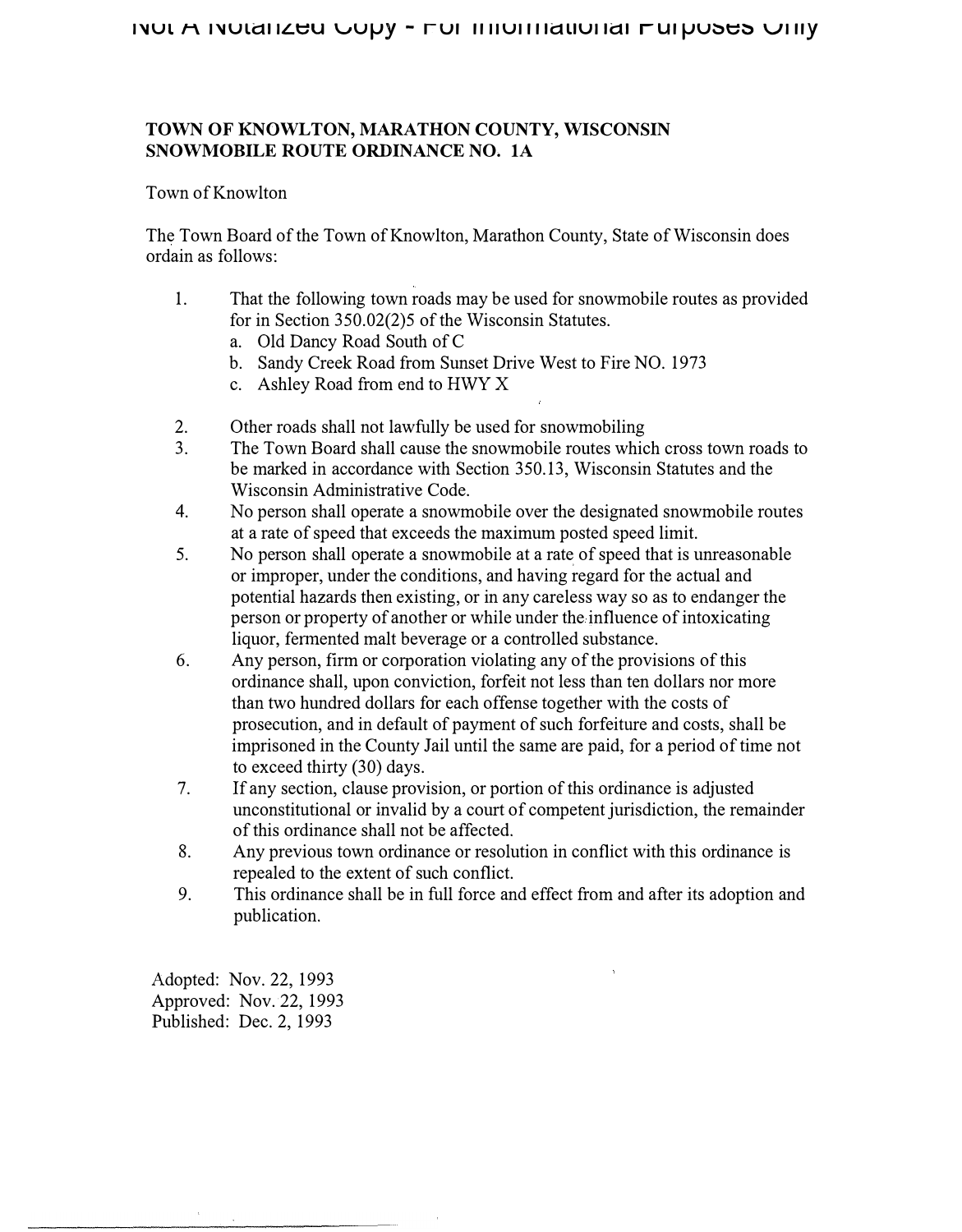# **TOWN OF KNOWLTON, MARATHON COUNTY SNOWMOBILE ROUTE ORDINANCE NO. lB**

AN ORDINANCE providing for access to the snowmobile trails within the Town of Knowlton, County of Marathon, State of Wisconsin.

THE LEGAL governing body of the Town of Knowlton, Wisconsin, meeting in regular sessions this  $10^{th}$  day of February, 1997 does ordain the following:

- 1. All regulations regarding snowmobiles enacted by the Wisconsin State Statutes, under Sections 350.01 through 350.19 shall be in full force and effect.
- 2. The intent of this ordinance is to provide a means for persons to travel from a residence within the limits of the Town of Knowlton, Marathon County for the shortest distance that is necessary for a person to operate a snowmobile to the snowmobile route or trail that is closest to that residence.
- 3. Snowmobiles shall not exceed speeds of 35 MPH when operated on plowed roads within the town.
- 4. Snowmobiles shall come to a complete stop at all intersections, State, County, or Town Roads.
- 5. Snowmobiles shall be operated on the extreme right hand side of the road, shall display a lighted headlamp and tail lamp and shall travel in single file.
- 6. Owners of snowmobiles shall be responsible for safe operation of their machines, whether they are on them or not.
- 7. Any infringement of this ordinance shall be punishable in accordance with penalties under Wisconsin Statutes.
- 8. This ordinance will be effective November 1, 1997.

Adopted: Feb. 24, 1997 Approved: Feb. 10, 1997 Published: Feb. 27, 1997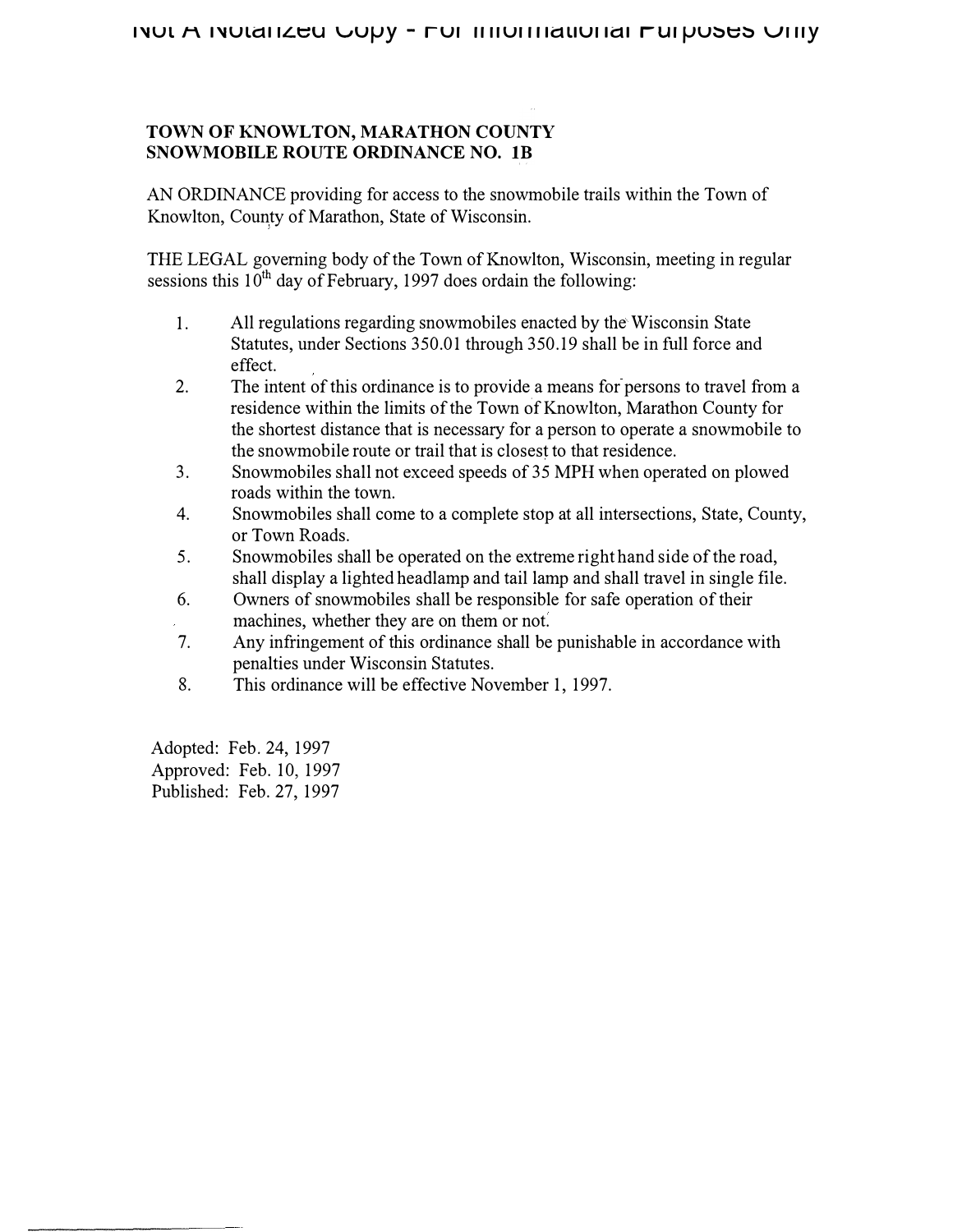# **TOWN OF KNOWLTON, MARATHON COUNTY SNOWMOBILE ORDINANCE lB AMENDMENT 05-1 ADDITION TO SECTION 2**

That the following town road may be used for a snowmobile route as provided for in Section 350.02(2)5 of the Wisconsin Statutes:

From Bridge Road to State Highway 34 on Altenburg Road

Other roads shall not lawfully be designated snowmobile routes.

This amendment shall be in full force and effect on December 15, 2005.

Adopted: December 12, 2005 Approved: December 12, 2005 Published: January 4, 2006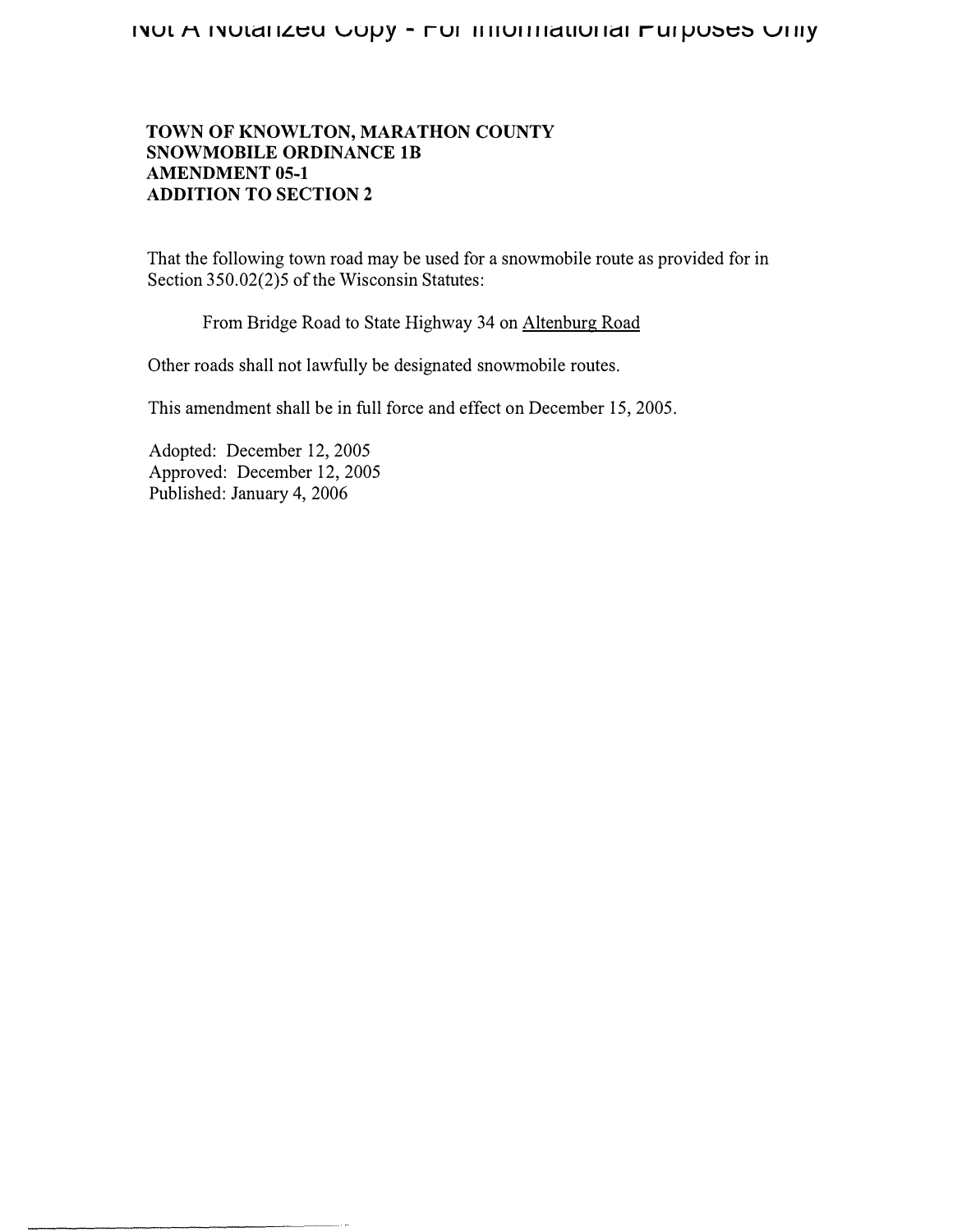# TOWN OF KNOWLTON, MARATHON COUNTY, WISCONSIN ORDINANCE 1D ATV/UTV ROUTE

AN ORDINANCE DESIGNATING ALL-TERRAIN AND UTILITY-TERRAIN VEHICLE ROUTES AND REGULATING THE OPERATION OF ALL-TERRAIN AND UTILITY-TERRAIN VEHICLES. THIS ORDINACE REPLACES ORDINANCE lC WHICH IS REPEALED UPON PASSAGE OF THIS ORDINANCE

#### **Section I - Intent**

The Town of Knowlton, Marathon County adopts the following all-terrain and utility-terrain vehicle routes for the operation of all-terrain and utility-terrain vehicles upon the roadways listed in Section Ill.

Following due consideration of the recreational value to connect route opportunities and weighted against possible dangers, public health, liability aspects, terrain involved, traffic density and history of automobile traffic, these routes have been created.

#### **Section II - Statutory Authority**

These routes are created pursuant to Town authority under section 1.1.01 as authorized by 23.33 (8) (b}, Wis Stats. The applicable provisions of 23.33 regulating ATV and UTV operation pursuant to routes are adopted.

### **Section Ill - Routes**

The following roads are designated as routes  $-$  All town roads within its territorial boundaries are designated as ATV/UTV routes. Under 2017 Wisconsin Act 193, Section 5. 23.33 (8) (e) 3, signs are erected on each highway that crosses its territorial boundaries alerting motorists of this designation.

#### **Section IV - Conditions**

As a condition for the use of these routes, the following conditions shall apply to all operators (and passengers);

Wisconsin state All-Terrain and Utility-Terrain Vehicle laws as found in s. 23.33 Wis. Stats., are adopted by reference. Routes are signed in accordance with 2017 Wisconsin Act 193, Section 5. 23.33 (8) (e) 3.

All ATV/UTV operators will follow a speed limit of 35mph or the posted speed limit, whichever is lower. **Section V - Enforcement** 

This ordinance shall be enforced by any law enforcement officer authorized to enforce the laws of the state of Wisconsin.

#### Section VI - Penalties

Wisconsin state All-Terrain/Utility Terrain Vehicle penalties as found in s. 23.33 (13) (a) Wis. Stats., are adopted by reference.

#### **Section VII - Severability**

The provision of this ordinance shall be deemed severable and it is expressly declared that the Town would have passed the other provisions of this ordinance irrespective of whether or not one or more provisions may be declared invalid. If any provisions of this ordinance or the application to any person or circumstances is held invalid, the remainder of the ordinance and the application of such provisions to other persons circumstances shall not be deemed affected.

This will be effective upon publishing and posting of required route signs. Dated August 12, 2019

| Approved:  | <b>August 12, 2019</b> | Chairperson, Brian Feit |
|------------|------------------------|-------------------------|
| Adopted:   | <b>August 22, 2019</b> | Supervisor, Jim Morris  |
| Published: | <b>August 22, 2019</b> | Supervisor, Kevin Brown |

Attest: Alan Fochs, Clerk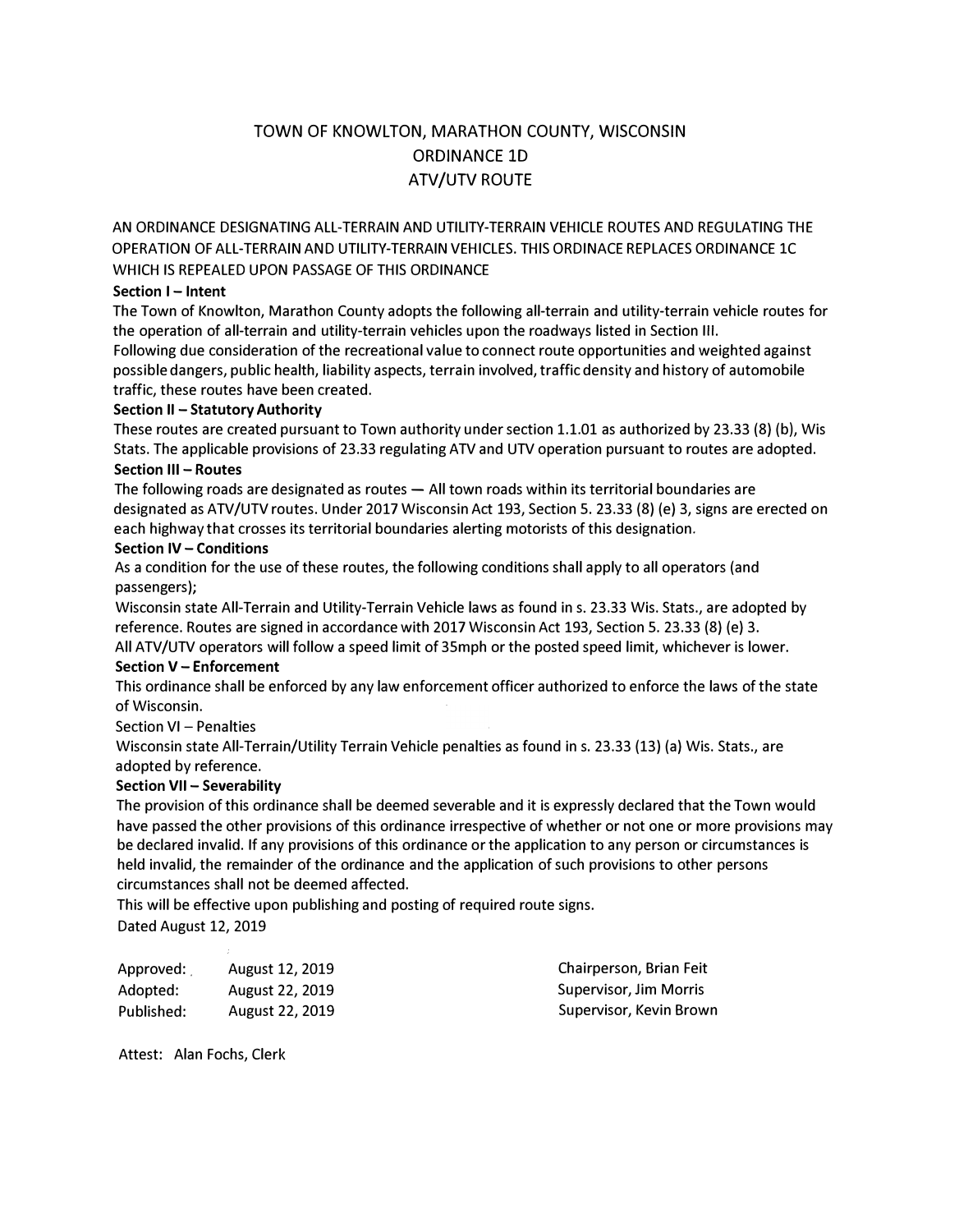# **TOWN OF KNOWLTON, MARATHON COUNTY ORDINANCE NO. lC-ATV ORDINANCE**

AN ORDINANCE providing for access to the snowmobile trails within the Town of Knowlton, County of Marathon, for ATV purposes.

THE TOWN BOARD OF the TOWN OF KNOWLTON does ordain as follows:

- 1. All town roads may be used for ATV routes to and from trail/lake as provided for in Section 23.33(8) of the Wis. Stats. Use limited December  $1^{st}$  thru March  $30^{th}$  of the following year, or when the County opens or closes the trails.
- 2. The intent of this ordinance is to provide a means for persons to travel from a residence within the limits of the Town of Knowlton for the shortest distance that is necessary for a person to operate an ATV to the snowmobile trail or lake that is closed to that residence.
- 3. No person shall operate an ATV over the ATV routes at a rate of speed that exceeds 35 MPH.
- 4. ATV's shall come to a complete stop at all intersections, State, County, or Town Roads.
- 5. ATV' s shall be operated on the extreme right hand side of the road, shall display a lighted headlamp and tail lamp and shall travel in single file.
- 6. No person shall operate an ATV at a rate of speed that is unreasonable or improper, under the conditions, and having regard for the actual and potential hazards then existing, or in any careless way so as to endanger the person or property of another or while under the influence of intoxicating liquor, fermented malt beverages or a controlled substances.
- 7. Any person, firm or corporation violating any of the provisions of this ordinance shall, upon conviction, forfeit not less than ten dollars nor more than two hundred dollars for each offense together with the costs of prosecution, and in default of payment of such forfeiture and costs, shall be imprisoned in the County Jail until the same are paid, for a period of time not to exceed thirty (30) days.
- 8. If any section, clause provision, or portion of this ordinance is adjusted unconstitutional or invalid by a court of competent jurisdiction, the remainder of this ordinance shall not be affected.
- 9. Any previous town ordinance or resolution in conflict with this ordinance is repealed to the extent of such conflict.
- 10. This ordinance shall be in full force and effect from and after its adoption and publication.

Adopted: Dec. 9, 2002 / Published: December 11, 2002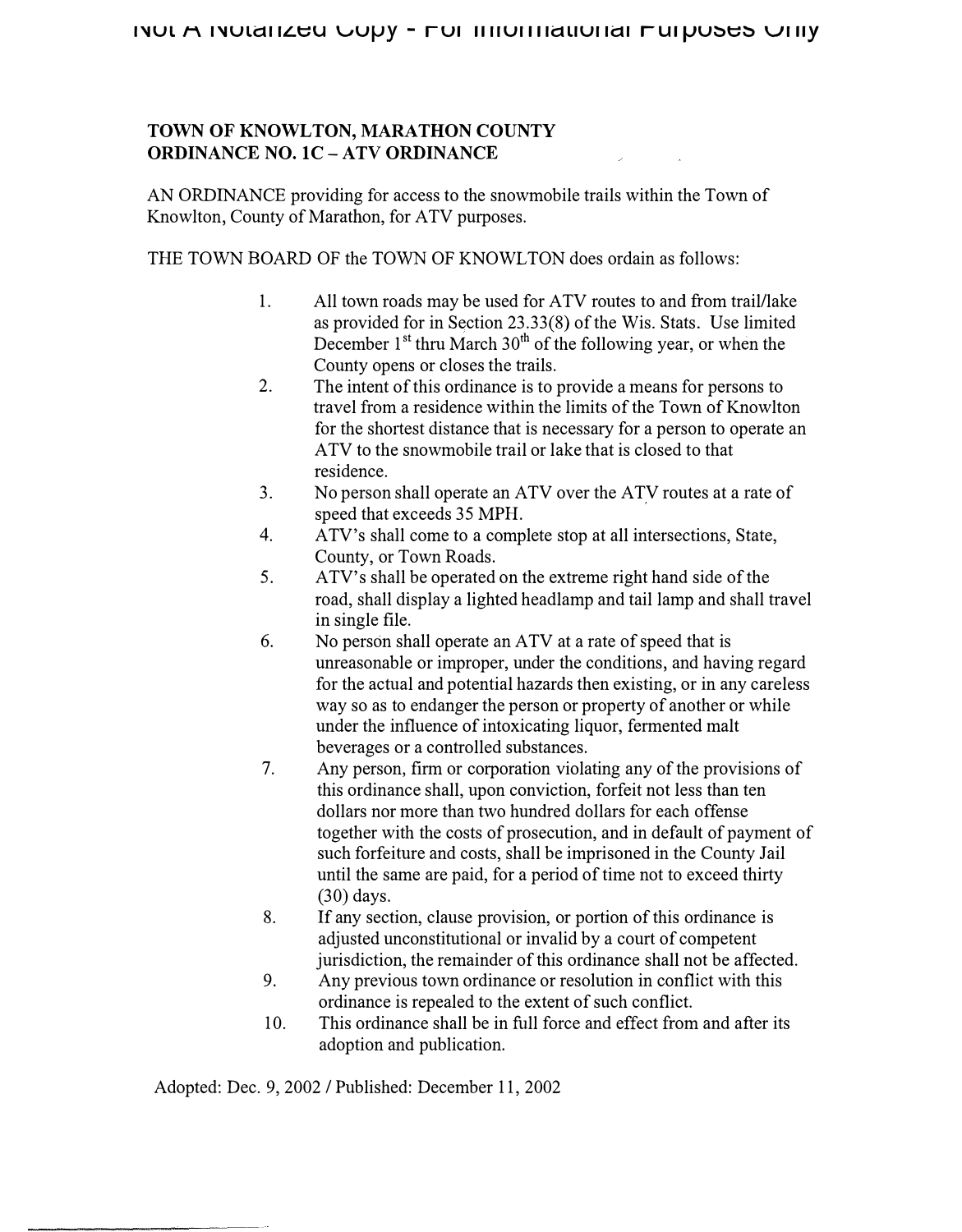## **l'JUL J-\ r'JULctl ILt::u vUIJY - ru, 1111u1111auu1** *,a,* **ru, IJU�t::� v, 11y**

### TOWN OF KNOWLTON, MARATHON COUNTY, WISCONSIN

### ORDINANCE NO. 9

# AN ORDINANCE REGULATING AND CONTROLLING MINI-BIKES AND SELF-PROPELLED DEVICES

The Town Board of the Town of Knowlton do ordain as follows:

Section 1. Ordinance No. 6 entitled "Mini-Bikes and Self-Propelled Devices Controlled" is hereby created as follows: MINI-BIKES AND SELF-PROPELLED DEVICES CONTROLLED.

SECTION 1. Definitions. In construing the provisions of this ordinance, the following words have the designated meanings:

- (a) "Mini-Bike" means any self-propelled device primarily used for transportation or sport, including, but not limited to, motorcycles, gocarts, motorized bicycles, off-the-road trail bikes, and all terrain vehicles.
- (b) A "self-propelled device" means any device designed primarily for off-the-road use which is internal combustion engine driven or electric motor driven, and in, upon, or by which any person or property is or may be transported or drawn. It includes without limitation for lack of enumeration such devices commonly known as mini-bikes, go-carts, motor bicycles and snowmobiles.
- ( c) "Highway" means all public ways and thoroughfares and bridges on the same. It includes the entire width between the boundary lines of every way open to the use of the public as a matter of right for the purposes of vehicular travel. It includes not only the actual traveled portion of the roadway, but also the shoulders, ditches and other areas adjacent thereto which are owned by or reserved for the use of the public.

SECTION 2. Provisions for the operation of Mimi-Bikes and Self-Propelled Devices. No person shall operate a mini=bike or self-propelled device in the Town of Knowlton in the following manner:

- (a) At a rate of speed that is unreasonable or imprudent under the circumstances
- (b) In any careless way so as to endanger the person or property of another.
- ( c) While under the influence of intoxicating liquor, fermented malt beverages, narcotics or other controlled substances.
- ( d) In such a way that the exhaust of the motor makes an excessive or unusual noise.
- (e) Without a functioning muffler.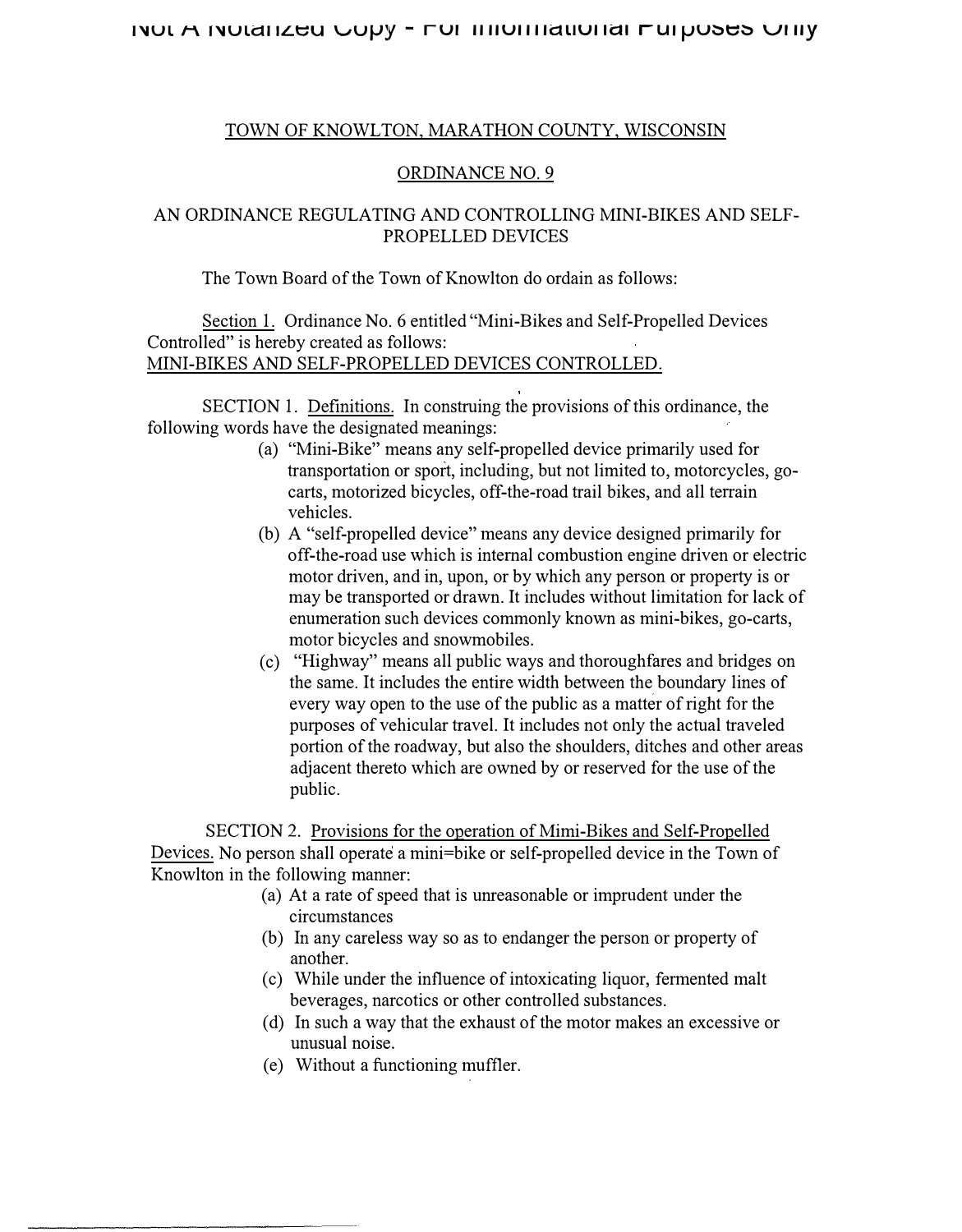- (f) Upon any public highway, street or alley, or upon any sidewalk or parkway in the Town of Knowlton unless such vehicle is registered as required by Chapter 341 of the Wisconsin Statutes and its operation and operator are specifically permitted to operate the said vehicle by the Wisconsin Statutes.
- (g) Upon any slide, ski or skating area, except for the purpose of serving the area or crossing the places where marked.
- (h) On any lands operated or leased by the Town of Knowlton.
- (i) Upon the private property of another without the consent of the owner of lessee. Failure to post private property does not imply consent for use. Any motor driven craft, mini-bike or self-propelled device shall at all times have the consent of the owner before operation of such craft or vehicle on private lands.

SECTION 3. Liability of Parent or Guardian. No parent or guardian of any child under the age of 18 years shall authorize or permit such child to violate any of the provisions of this section. Any child under the age of 18 years who shall operate a minibike or self-propelled device shall be presumed to be operating said vehicle under the authority of a parent or guardian.

SECTION 4. Penalties-Violations of Mini-Bike and Self-Propelled Devices. The penalty for the violation of any of the provisions of this Code relating to the operation of mini-bikes or self-propelled devices shall be a forfeiture not less than \$50.00 nor more than \$200.00, together with the costs of prosecution, and in default of payment of such forfeiture and costs, shall be imprisoned in the County Jail until payment of such forfeiture and costs of prosecution, but not exceeding 30 days for each violation.

SECTION 5. Repeal of Conflicting Ordinances. All ordinances or parts of ordinances in conflict herewith are hereby repealed.

SECTION 6. Effective Date. This ordinance shall be in full force and effect from and after its passage and publication as provided by law.

ADOPTED: 07-31-80 APPROVED: 07-28-80 PUBLISHED: 07-30-80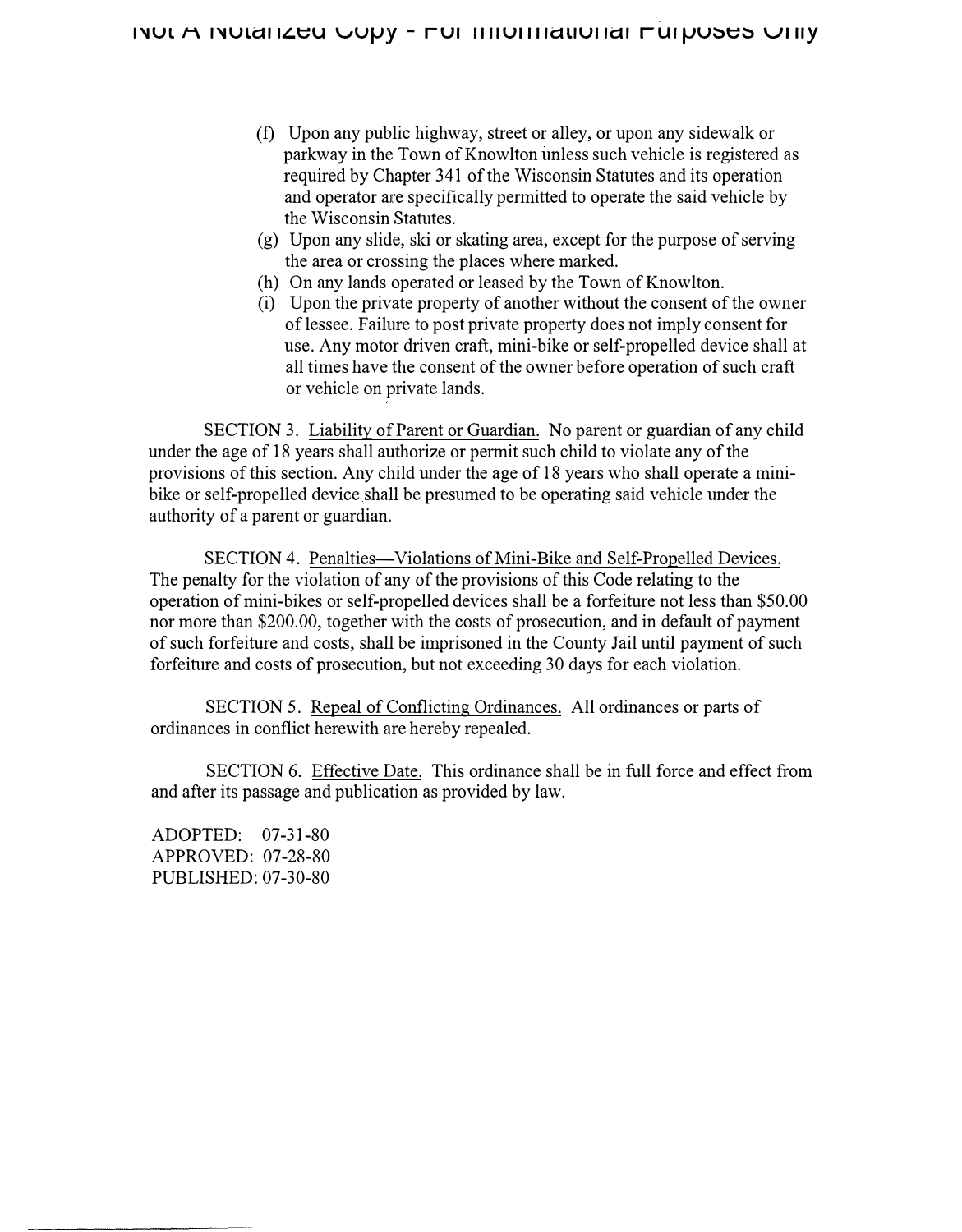## ALL TERRAIN VEHICLE ROUT ORDINANCE

The Town Board of the Town of Knowlton, Marathon County, State of Wisconsin does ordain as follows:

- 1. That the following town roads may be used for ATV routes as provided for in Section 23.33(8) of the Wisconsin Statutes. Between December 1 and March 30 or when the County opens or closes the trails.
	- a. One-quarter mile on Sandy Creek Road
	- b. One-quarter mile on Ashley Road

(On present designated snowmobile trails only on Sandy Creek and Ashley Road)

- 2. Other roads shall not lawfully be used for ATV.
- 3. The Peplin Snowmobile Club shall cause the ATV routes which cross town roads to be marked in accordance with Section 350.13, Wisconsin Statutes and the Wisconsin Administrative Code.
- 4. No person shall operate an ATV over the designated ATV routes at a rate of speed that exceeds the maximum posted speed limit.
- 5. No person shall operate an ATV at a rate of speed that is unreasonable or improper, under the conditions, and having regard for the actual and potential hazards then existing, or in any careless way so as to endanger the person or property of another or while under the influence of intoxicating liquor, fermented malt beverages or a controlled substance.
- 6. Any person, firm or corporation violating any of the provisions of this ordinance shall, upon conviction, forfeit not less than ten dollars nor more than two hundred dollars for each offense together with the costs of prosecution, and in default of payment of such forfeiture and costs, shall be imprisoned in the County Jail until the same are paid, for a period of time not to exceed thirty (30) days.
- 7. If any section, clause provision, or portion of this ordinance is adjudged unconstitutional or invalid by a court of competent jurisdiction, the remainder of this ordinance shall not be affected.
- 8. Any previous town ordinance or resolution in conflict with this ordinance is repealed to the extent of such conflict.
- 9. This ordinance shall be in full force and effect from and after its adoption and publication.

Adopted: January 26, 1987